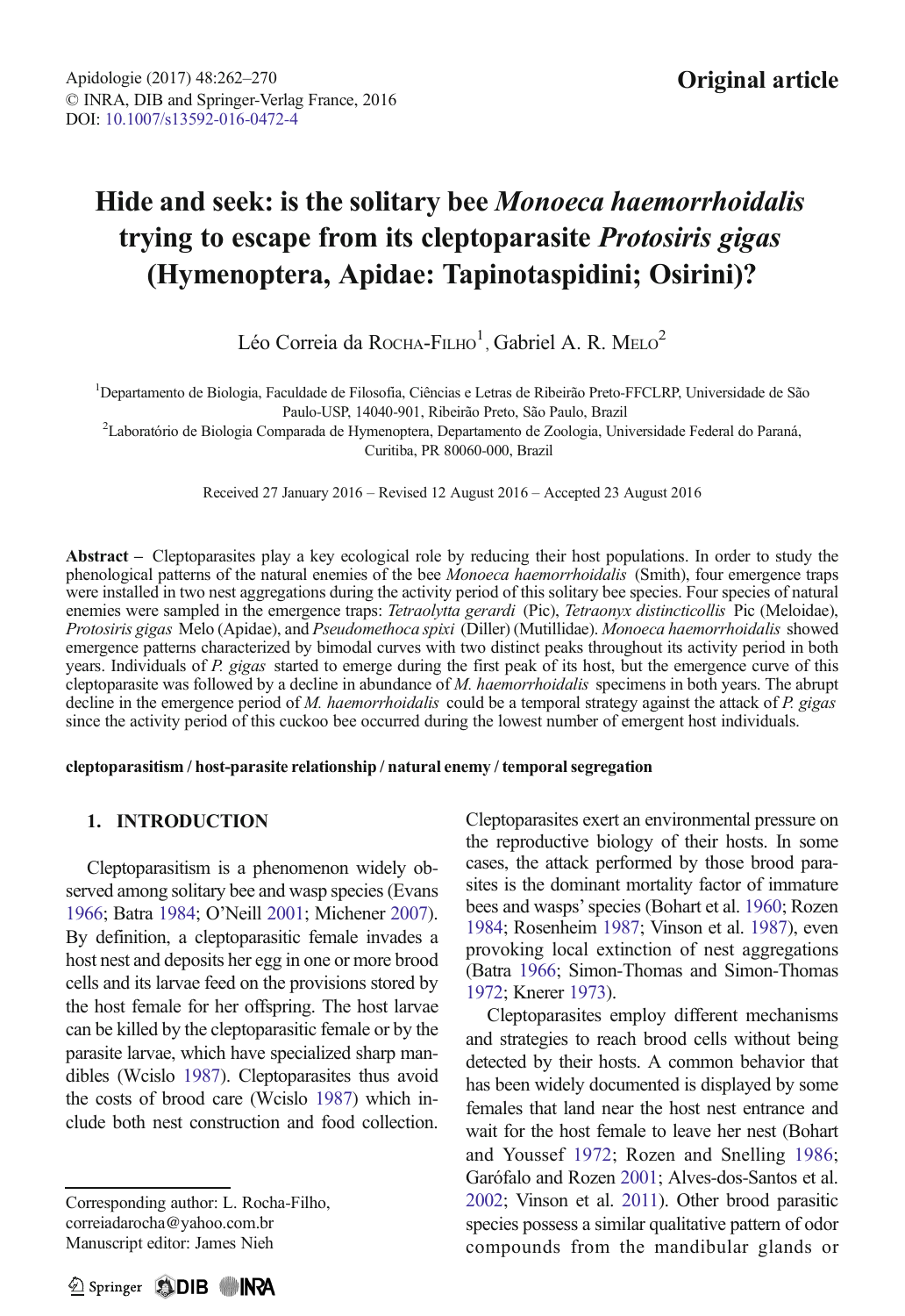cuticular hydrocarbons to their host species. This chemical camouflage would permit the parasitic females to invade the nests undetected by olfaction (Tengö and Bergström [1977](#page-8-0); Strohm et al. [2008](#page-8-0)). A remarkable strategy recently documented by Winterhagen ([2015](#page-8-0)) shows that the chrysidid Omalus biaccinctus (Buysson) oviposits on living aphids that will be collected by the host wasp as prey, thus avoiding the risk of confrontations with host females by an indirect access to the nests.

Host species, in turn, have evolved counterstrategies to reduce the mortality rates caused by brood parasites. Within the tactics of parasite avoidance employed by host bees and wasps are spatial and temporal strategies (Rosenheim [1989](#page-8-0); Strohm et al. [2001\)](#page-8-0), aggregated nesting (Rosenheim [1990](#page-8-0)), and aggressive behavior against female parasites (Bohart and Youssef [1972;](#page-7-0) Rocha-Filho et al. [2008](#page-8-0)).

In a study on the nesting biology of the solitary bee Monoeca haemorrhoidalis (Smith), Rocha-Filho & Melo [\(2011\)](#page-8-0) recorded 27 species of natural enemies associated with the nest aggregations. Only four of them—the meloid beetles Tetraolytta gerardi (Pic) and Tetraonyx distincticollis Pic, the cuckoo bee Protosiris gigas Melo (Apidae), and the parasitoid wasp Pseudomethoca spixi (Diller) (cited as P. melanocephala ) (Mutillidae)—were sampled in emergence traps set in two nest aggregations of the host bee. Herein, we aim to investigate the following questions: Are the seasonality patterns of the different natural enemies of M. haemorrhoidalis synchronized? In particular, is there synchrony between host and cleptoparasite bee activity periods?

## 2. MATERIAL AND METHODS

### 2.1. Study site

Fieldwork was carried out at the Área de Proteção Ambiental Mananciais da Serra (MS) (25°29′ S, 48°58′ W), between 900 and 1400 m above sea level, in eastern Paraná State, southern Brazil. This area is covered with intact Atlantic forest and encompasses 2340 ha (ITCF [1987](#page-7-0); Struminski [2001](#page-8-0)). The climate of this region is characterized by high rainfall in all months, rainy summers, and winters marked by occurrence of frosts. The mean annual temperature oscillates between 15 to 19 °C, the relative humidity varies from 80 to 85 %, and annual

precipitation can reach 2500 mm (Maak [2002](#page-7-0)). Climatological data were obtained from the Instituto Meteorológico SIMEPAR (Sistema Meteorológico do Paraná), of the Meteorological Station of Pinhais, the closest station to the study area.

#### 2.2. Nest aggregations

Two of the four nest sites (B and D) studied by Rocha-Filho and Melo [\(2011\)](#page-8-0) were selected for installation of the emergence traps. Both nest areas are located in exposed areas along the main trail that crosses the reserve. Nest site B (25°29′60″ S and 48°59′03″ W) is located in an open area inside the forest, and it covers an area of 100 m<sup>2</sup>, while nest site D  $(25^{\circ}28'44''$  S and  $48^{\circ}58'08''$  W) is 138 m<sup>2</sup> and at the end of the reserve main trail. The two study sites are approximately 2500 m apart from each other. Rozen et al. [\(2006\)](#page-8-0) and Rocha-Filho and Melo ([2011\)](#page-8-0) recorded the presence of the cuckoo bee P. gigas only at nest site D. For additional details on the nest site characteristics, see Rocha-Filho and Melo [\(2011\)](#page-8-0).

#### 2.3. Emergence traps

In order to obtain information regarding sex ratio, emergence period, survey of natural enemies, and their parasitism rate, emergence traps (Figure [1a](#page-2-0)) were set up at the nest sites. These traps consisted of a 50 cm high pyramidal frame made of wood poles, with a basal area of 1 m<sup>2</sup> and an apical area of 0.03 m<sup>2</sup>. The frame was covered with black tulle and capped with an inverted plastic container with a central opening surrounded by a well which contained a preservative consisting of 10 mL of 10 % formaldehyde in 1 l of water, which was replaced monthly. This container was surrounded by another to prevent insects escape.

Two emergence traps were randomly arranged at each nest site giving a total of 4  $m<sup>2</sup>$  of sampled area. The emergence traps were installed in September 2005 and September 2006 before the nest activities of M. haemorrhoidalis had started. The position of the traps in the nest aggregations was changed from 1 year to the other. Data collection was performed weekly until 1 week after the end of the activity period of M. haemorrhoidalis in both years. This species has a univoltine life cycle; adults are active between October and March (Rocha-Filho and Melo [2011\)](#page-8-0). Rocha-Filho and Melo ([2011\)](#page-8-0) observed that there was an expectation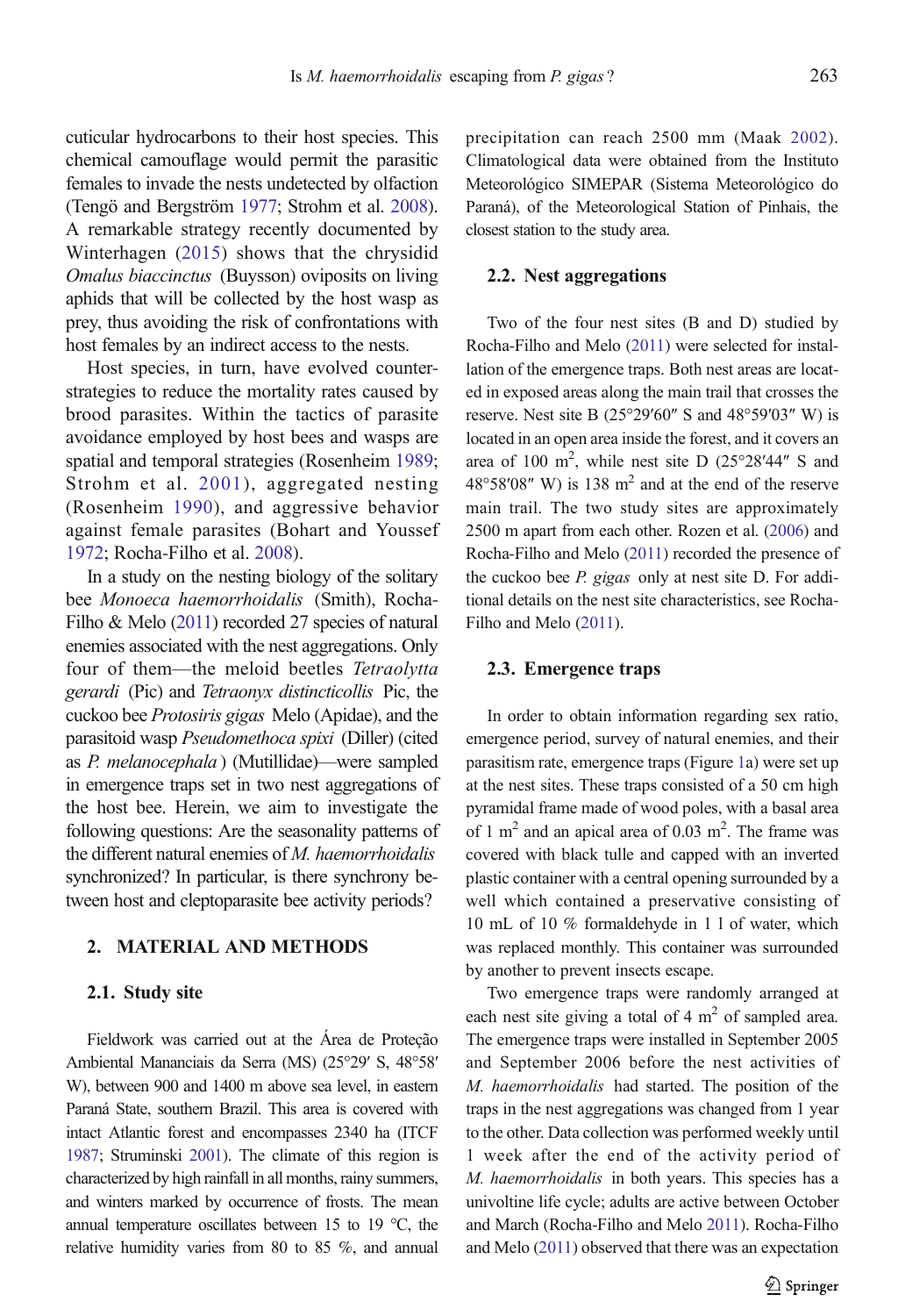<span id="page-2-0"></span>

Figure 1. a Emergence trap model set in the nest aggregations of Monoeca haemorrhoidalis. Photo: Kelli Ramos. b Percentage of Monoeca haemorrhoidalis specimens and of its natural enemies that emerged in the traps set in areas B and D in the nesting sites, in southern Brazil

of approximately 1 month in the activity period of M. haemorrhoidalis from 1 year to the next. Considering this result, fieldwork was conducted from 24 September 2005 to 04 March 2006 in the first year (year 1), for a total of 162 days, while in the second year the emergence traps were inspected over a total of 142 days between 25 September 2006 to 12 February 2007 (year 2).

All insects that emerged in the traps were deposited as voucher specimens in the Entomological Collection Padre Jesus Santiago Moure of the Zoology Department of Universidade Federal do Paraná (DZUP).

## 3. RESULTS

During the whole period in which the emergence traps were set in the field, five species represented by 2581 individuals were sampled as follows by order of abundance: M. haemorrhoidalis (2340), T. gerardi (124), P. gigas (73), T. distincticollis (35),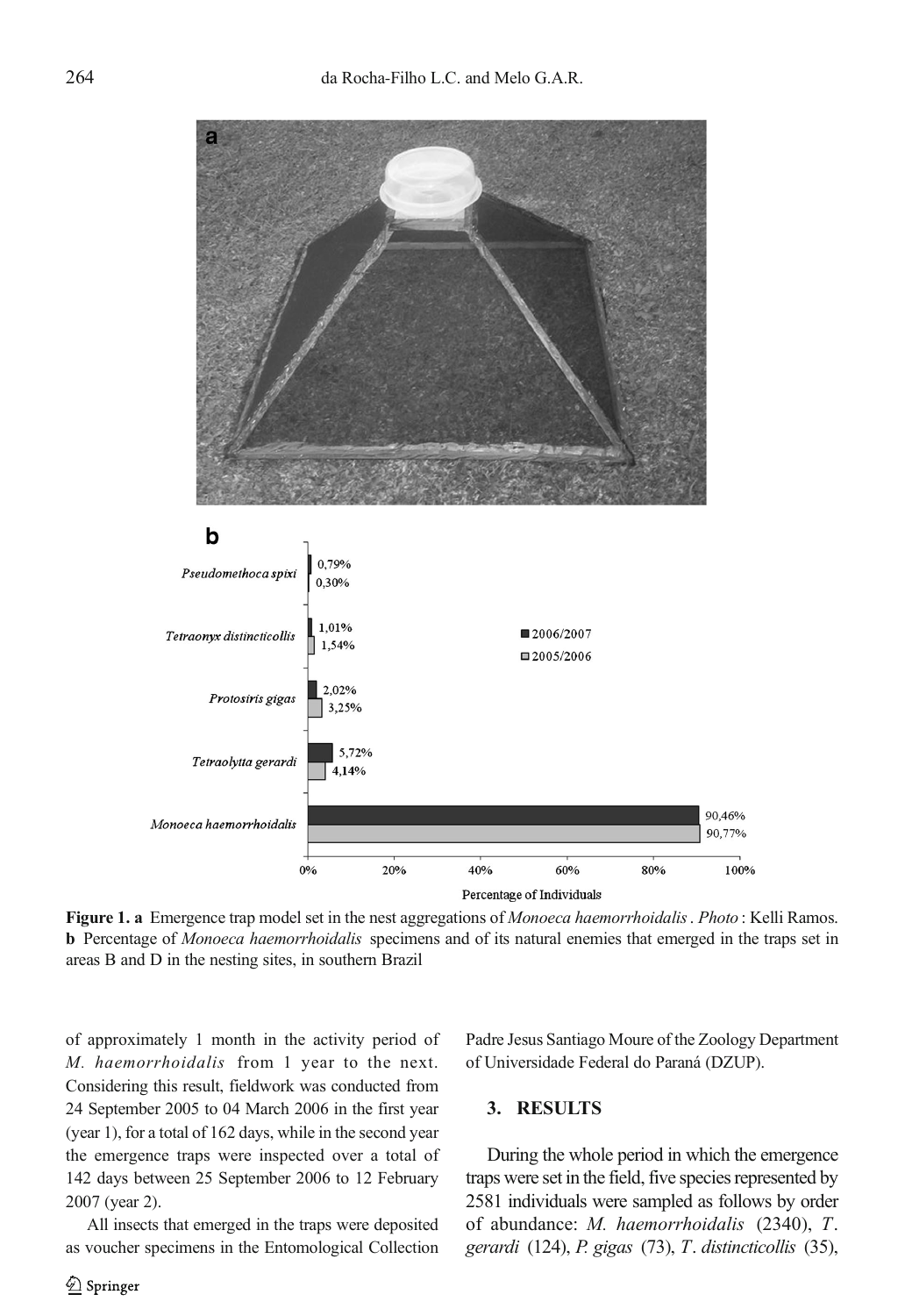and P. spixi (9) (Figure [1](#page-2-0)b). Additional insects belonging to Orthoptera, Coleoptera, Diptera, Lepidoptera, and Hymenoptera also emerged in the traps kept in the nest aggregations. However, these taxa were considered unlikely to be directly associated with the bees or the Meloidae encountered (Bologna and Pinto [2007](#page-7-0); Rocha-Filho and Melo [2011](#page-8-0)).

Considering only the host species and its parasites, a total of 1690 specimens were collected in the emergence traps in the first year. The most representative species was M. haemorrhoidalis with 1534 individuals, ca of 91 % of the total sampled (Figure [1](#page-2-0)b). The sex ratio for this species was strongly female biased in 1.65:1 ( $\chi^2$  = 46.28;  $P < 0.0001$ ; 954 females and 580 males). The emergence pattern of M. haemorrhoidalis presented a bimodal distribution with a higher peak between November 11th and November 27th of 2005 and a lower peak between December 30th of 2005 and January 20th of 2006 (Figure [2](#page-4-0)a). Both females and males started emerging by October 22nd, 2005; the emergence period of males ceased at February 3rd of 2006, and the last females emerged at February 25th of 2006.

The numbers of individuals collected in the emergence traps during the second year corresponded to only 53 % (891 specimens) of that recorded in the first year. As before, M. haemorrhoidalis was the most common species with 806 individuals (90.5 %) (Figure [2](#page-4-0)b). Four hundred sixty-one females (57.2 %) and 345 males (42.8 %) emerged. The sex ratio was also strongly female biased (1.37:1) as found in the first year ( $\chi^2 = 8.39$ ; df = 1; P = 0.003). The emergence pattern was also bimodal with one peak between October 23rd and 30th and another between December 25th of 2006 and January 8th of 2007 (Figure [2](#page-4-0)b).

In both years, M. haemorrhoidalis exhibited an emergence pattern characterized by a bimodal curve with two distinct peaks throughout its activity period (Figure [2\)](#page-4-0). In the first year, the sharp decline in emergence between the two emergence peaks occurred in December (Figure [2a](#page-4-0)), the month with the least precipitation. The low rainfall may cause the soil to dry out too much for M. haemorrhoidalis females that nest in wet clay soil (Rocha-Filho and Melo [2011\)](#page-8-0). Nevertheless, in the second year, the emergence decline did not occur in a period marked by low precipitation once the lowest accumulated precipitation values were recorded in October and December (Figure [3\)](#page-5-0), while the lowest abundance of M. haemorrhoidalis was observed in November and the beginning of December (Figure [2](#page-4-0)b).

The sharp decline in *M. haemorrhoidalis* abundance coincided with an increase in the emergence of the cuckoo bee P. gigas in both years (Figure [2](#page-4-0)). As also observed by Rozen et al. [\(2006\)](#page-8-0) and Rocha-Filho and Melo ([2011\)](#page-8-0), all specimens of *P. gigas* were only recorded from the emergence traps set in area D.

In 2005–2006, the natural enemies of M. haemorrhoidalis exhibited distinct phenological patterns with a slight overlap between P. gigas and  $T$ . distincticollis but only in the first year (Figure [4a](#page-6-0)). Similarly, the four natural enemies also emerged in different periods in the second year with low overlap occurring between the end of the activity period of a given species and the beginning of the next (Figure [4b](#page-6-0)). Despite the asynchrony among the four natural enemies, two major patterns were observed: the cleptoparasites, i.e.  $T.$  gerardi,  $P.$  gigas, and  $T.$  distincticollis emerged when M. haemorrhoidalis brood cells were being provisioned and the parasitoid  $P$ . spixi emerged when the activity period of its host had already declined.

#### 4. DISCUSSION

In spite of the high diversity of natural enemies found at nest sites of M. haemorrhoidalis by Rocha-Filho and Melo [\(2011\)](#page-8-0), only four species were sampled in the emergence traps. Several mutillid species and the cleptoparasitic flies Heterostylum maculipennis Cunha & Lamas (Bombyliidae) and Megaselia sp. (Phoridae) were rarely observed, while T. gerardi, P. gigas, and T. distincticollis were the most abundant species (Rocha-Filho and Melo [2011](#page-8-0)). Massive nest aggregations seem to attract a large number of bee natural enemies including meloid beetles and cuckoo bees (Linsley et al. [1980](#page-7-0); Rocha-Filho et al. [2008](#page-8-0)).

Asynchrony in emergence among cleptoparasitic and parasitoid species, as observed here between the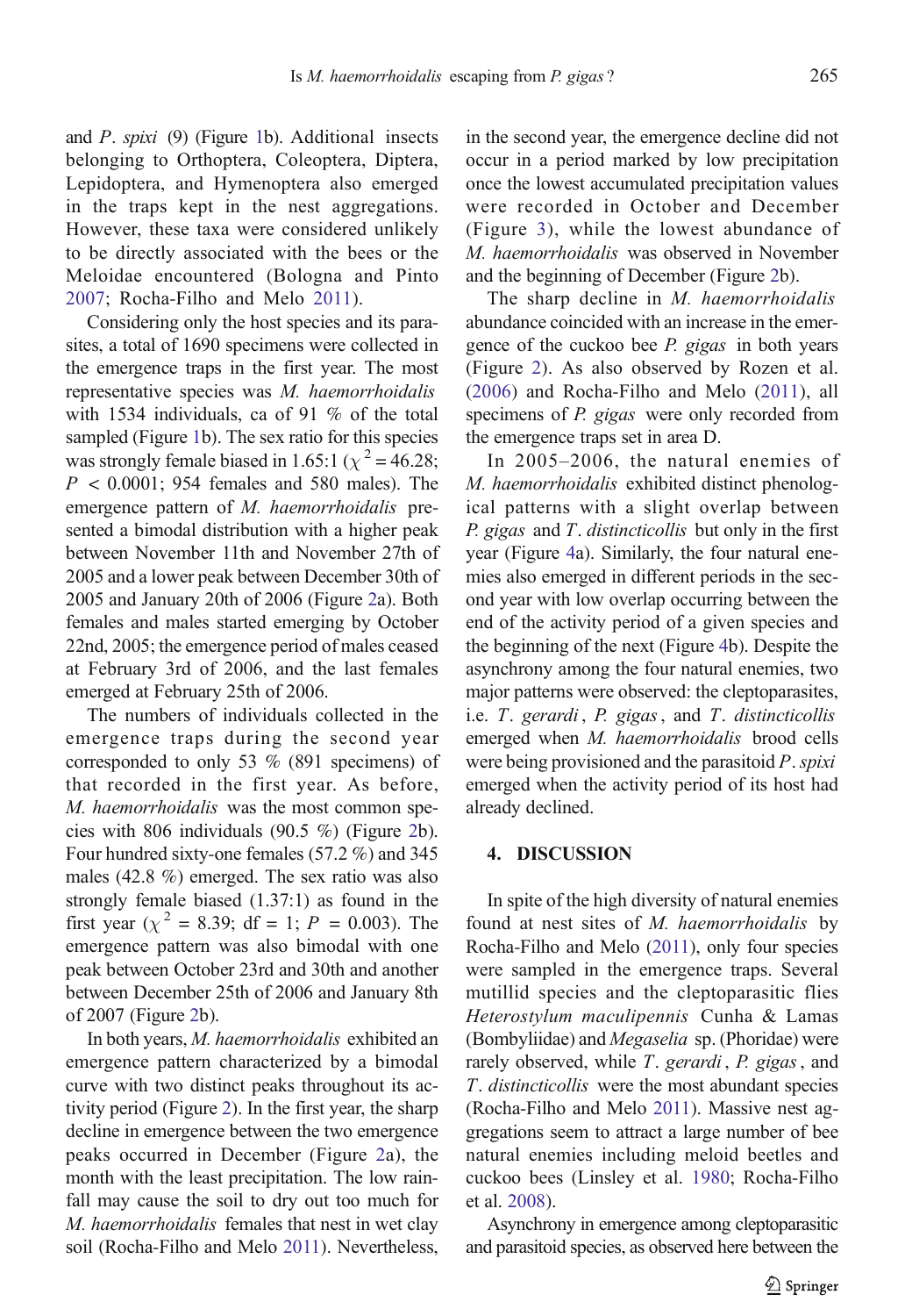<span id="page-4-0"></span>

Figure 2. Emergence periods of Monoeca haemorrhoidalis and its cleptoparasite Protosiris gigas in the emergence traps set in areas B and D in the nesting sites, in southern Brazil. a year 1; b year 2

three cleptoparasites and the mutillid parasitoid, has also been observed in other studies (Wcislo et al. [1994;](#page-8-0) Polidori et al. [2009\)](#page-8-0). As cleptoparasites depend on brood cells being provisioned by host females to parasitize (Wcislo [1987\)](#page-8-0), it is expected that they will be most common during the nesting activities of the host species. Parasitoids such as mutillid wasps, on the other hand, attack cells containing the host's late instar larvae or pupae (Brothers et al. [2000\)](#page-7-0), thus they would emerge after the peak of host brood cell provisioning.

The different phenological patterns between the three cleptoparasitic species of M. haemorrhoidalis could be a strategy to avoid competition for host brood cells being provisioned. Meloid beetles and cuckoo bees diverge regarding the methods to gain access to host nests. While females of P. gigas invade nests and then access brood cells directly, the meloid triungulins were likely transported to the nests by phoresy on the host bees (Rocha-Filho and Melo [2011](#page-8-0)). Meloid females can oviposit on flowers, allowing thus their parasitic larvae to reach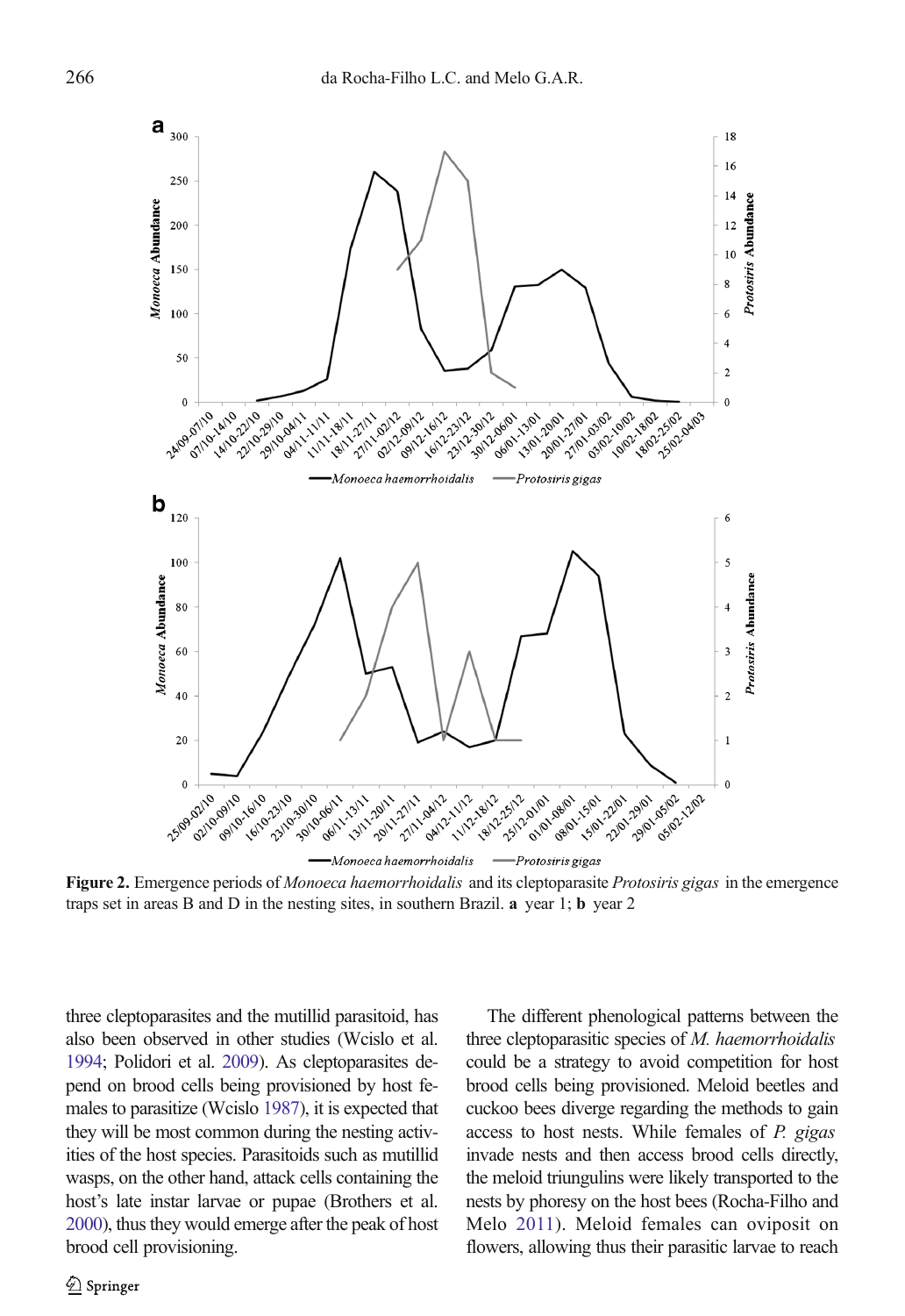<span id="page-5-0"></span>

Figure 3. Monthly values of climate variables (relative air humidity  $(\%)$ , annual precipitation (in mm) and temperature (in °C)) measured from March 2005 to February 2007 in the Meteorological Station of Pinhais, southern Brazil

the host nests by infesting bees when they are foraging (Erickson et al. [1976](#page-7-0)). As adults of T. gerardi were observed feeding on flowers of Niedenzuella acutifolia (Cav.) W.R. Anderson (Malpighiaceae), the main pollen and oil source of M. haemorr hoidalis, thus it seems likely that this plant act as an oviposition substrate for the female beetles (Rocha-Filho and Melo [2011](#page-8-0)).

Host species are expected to evolve adaptations against their parasites. Examples of counterstrategies exhibited by host species include mechanisms to protect their nests such as opening brood cells for inspection (Batra and Bohart [1969\)](#page-7-0), tunnel diameter constriction (Linsley et al. [1980\)](#page-7-0), and presence of cells filled with earth (Rocha-Filho et al. [2008\)](#page-8-0). In the system studied here, Rocha-Filho and Melo [\(2011\)](#page-8-0) have documented a temporal segregation in the daily activities between M. haemorrhoidalis and its bee cleptoparasite *P. gigas* which could represent a behavioral strategy to diminish the chances of a successful attack to the newly provisioned brood cells. While the activity period of females of M. haemorrhoidalis ranged, mostly, from 7.30 to 12.00 h, those of P. gigas were active on nest aggregations only from 10.00 to 15.00 h. Cleptoparasites such as P. gigas that attack only fully provisioned and newly sealed brood cells (Rozen et al. [2006](#page-8-0)) have to wait for the right moment to enter the host nests. Therefore, the early morning hours, when *P. gigas* were still sleeping on leaves (Rocha-Filho and Melo  $2011$ ), could be a "window of opportunity" to host females to accelerate the cell provisioning and avoid clepto-parasite attack. Additional examples of temporal behavioral strategies include those of females of the bee Anthophora flexipes Cresson (Apidae) that are active from sunrise to sundown, while its bee cleptoparasite Zacosmia maculata (Cresson) (Apidae) has a shorter period of daily activity (Torchio and Youssef [1968\)](#page-8-0). The temporal segregation between the cuckoo wasp Argochrysis armilla Bohart (Chrysididae) and its host Ammophila dysmica Menke (Sphecidae) reduced the probability of parasites discovering nests excavated in the early morning and late afternoon (Rosenheim [1989\)](#page-8-0). Likewise, the shift of maximum activity of the beewolf Philanthus triangulum (Fabricius) (Crabronidae) to the evening hours might be a flexible response to the presence of the chrysidid, Hedychrum rutilans Dahlbom, once the brood parasite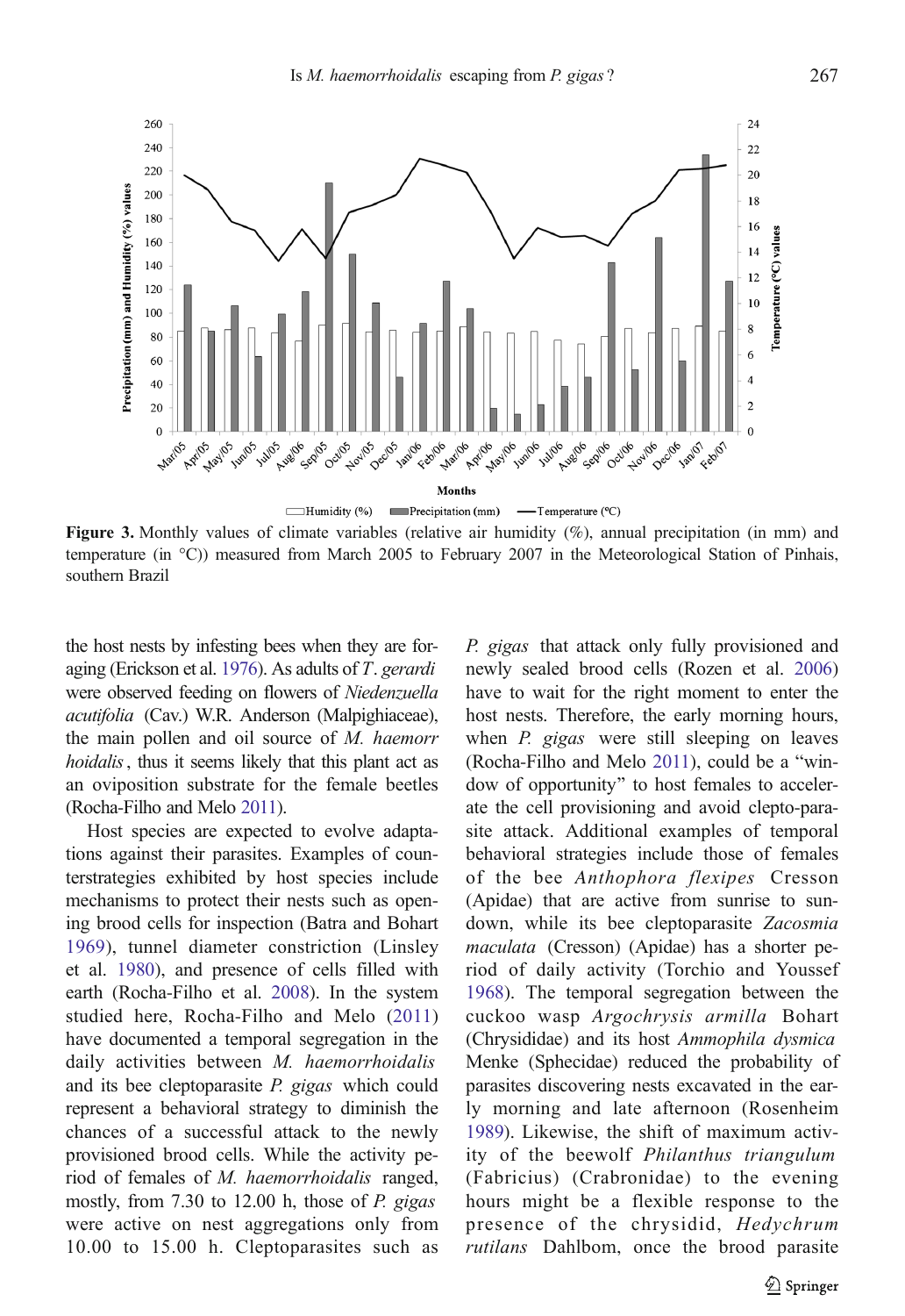<span id="page-6-0"></span>

Figure 4. Emergence periods of the species of natural enemies of *Monoeca haemorrhoidalis* in the traps set in the areas B and D in the nesting sites, in southern Brazil. a year 1; b year 2

activity declined in the course of the day (Strohm et al. [2001](#page-8-0)).

On the other hand, the mismatch in the phenology patterns between M. haemorrhoidalis and P. gigas seems to represent a more effective strategy against the parasite attacks. As P. gigas is one of the most abundant natural enemies of M. haemorr hoidalis, avoiding this cleptoparasite by reducing the nest activities may act as an important counterstrategy employed by the host bee. The abrupt decline in the emergence period of M. haemorr hoidalis could be a temporal strategy against the attack of P. gigas since the activity period of this cleptoparasite coincided with the lowest number of emergent host individuals. Even though the emergence of P. gigas specimens started during the first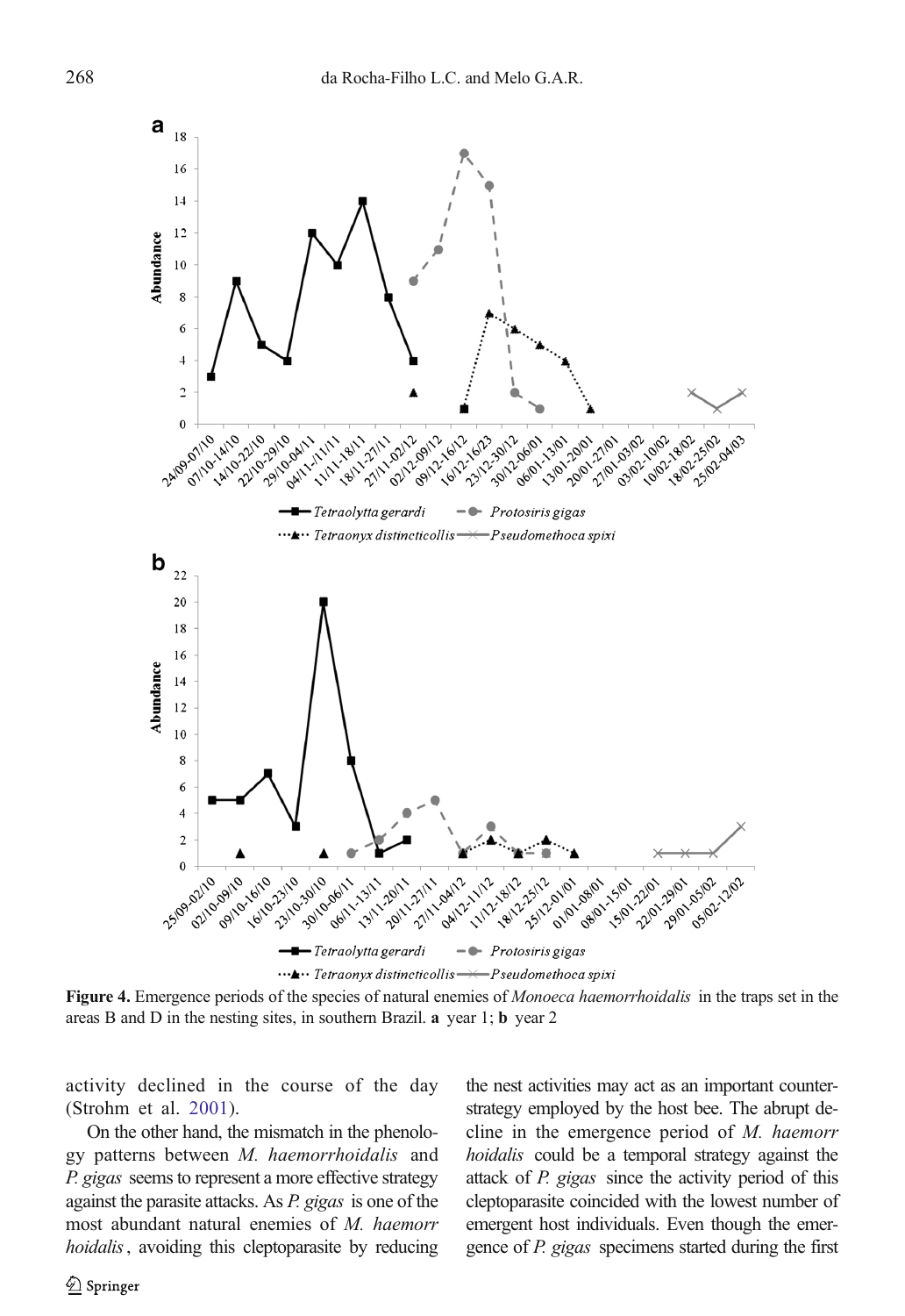<span id="page-7-0"></span>peak of M. haemorrhoidalis individuals, the phenology of this cleptoparasite was followed by the decline in abundance of its host species. In both years, M. haemorrhoidalis individuals were active between October and February. On the other hand, adults of P. gigas were recorded from mid-November 2005 to early January 2006 in the first year and between late October to late December 2006 (Rocha-Filho and Melo [2011](#page-8-0)). Therefore, brood cells built by M. haemorrhoidalis during most of January and February are free of P. gigas attack. Females of M. haemorrhoidalis nesting later in the season, however, might have to withstand more restrictive conditions, such as shortage of food sources and more unstable weather conditions. Further studies are required to dissect this remarkable system in order to reveal the benefits and costs associated with each of the two distinct periods of nesting activity exhibited by the host bee.

## ACKNOWLEDGMENTS

We thank Solange Augusto, Laurence Packer, and the two anonymous referees for the critical reading and constructive comments that contributed to improve the manuscript and the taxonomists John Pinto (Meloidae) and Roberto Cambra (Mutillidae). The first author is grateful to "Conselho Nacional de Desenvolvimento Científico e Tecnológico–CNPq^ for financial support (award number 130784/2005-2) and SIMEPAR for supplying climatological data.

Jeu de cache-cache: l'abeille solitaire Monoeca haemorrhoidalis tente-t-elle d'échapper à son cleptoparasite Protosiris gigas (Hymenoptera, Apidae: Tapinotaspidini; Osirini)?

cleptoparasitisme/relation hôte-parasite/ennemi naturel/ségrégation par le temps /période d'activité

Versteckspiel: Versucht die solitäre Biene Monoeca haemorrhoidalis ihrem Kleptoparasiten Protosiris gigas (Hymenoptera, Apidae: Tapinotaspidini; Osirini) zu entkommen?

Kleptoparasitismus/Wirt-Parasit-Beziehung/ natürlicher Feind/zeitliche Trennung

# **REFERENCES**

- Alves-dos-Santos, I., Melo, G.A.R., Rozen, J.G. (2002) Biology and immature stages of the bee tribe Tetrapediini (Hymenoptera: Apidae). Am. Mus. Novit. 3377 , 1–45.
- Batra, S.W.T. (1966) The life cycle and behavior of the primitively social bee Lasioglossum zephyrum (Halictidae). Univ. Kans. Sci. Bull. 46 (10), 359–423.
- Batra, S.W.T. (1984) Solitary bees. Sci. Am. 250 (2), 86–93.
- Batra, S.W.T., Bohart, G.E. (1969) Alkali bees: response of adults to pathogenic fungi in brood cells. Science. 165 (3893), 607–608.
- Bohart, G.E., Youssef, N. (1972) Notes on the biology of Megachile (Megachiloides) umatillensis Mitchell (Hymenoptera: Megachilidae) and its parasites. Trans. R. Entomol. Soc. Lond. 124 (1), 1–19.
- Bohart, G.E., Stephen, W.P., Eppley, R.K. (1960) The biology of Heterostylum robustum (Diptera: Bombyliidae), a parasite of the alkali bee. Ann. Entomol. Soc. Am. 53 (3), 425–435.
- Bologna, M.A., Pinto, J.D. (2007) Rediscovery of Tetraolytta gerardi (Pic) (Coleoptera: Meloidae), an enigmatic blister beetle from Brazil: redescription and taxonomic placement. Proc. Entomol. Soc. Wash. 109  $(4)$ , 765–772.
- Brothers, D.J., Tschuch, G., Burger, F. (2000) Associations of mutillid wasps (hymenoptera: Mutillidae) with eusocial insects. Insectes Soc. 47 (3), 201–211.
- Erickson, E.H., Enns, W.R., Werner, F.G. (1976) Bionomics of the bee-associated Meloidae (Coleoptera); bee and plant hosts of some Nearctic meloid beetles—a synopsis. Ann. Entomol. Soc. Am. 69 (5), 959–970.
- Evans, H.E. (1966) The comparative ethology and evolution of the sand wasps. Harvard University Press, Cambridge.
- Garófalo, C.A., Rozen, J.G. (2001) Parasitic behavior of Exaerete smaragdina with descriptions of its mature oocyte and larval instars (Hymenoptera: Apidae: Euglossini). Am. Mus. Novit. 3349 , 1–26.
- ITCF. (1987) Plano de gerenciamento da Área Especial de Interesse Turístico do Marumbi. Instituto de Terras, Cartografia e Florestas do Paraná, Curitiba.
- Knerer, G. (1973) Periodizität und Strategie der Schmarotzer einer sozialen Schmalbiene Evylaeus malachurus (K.). Zool. Anz. 190 (1–2), 41–63.
- Linsley, E.G., MacSwain, J.W., Michener, C.D. (1980) Nesting biology and associates of Melitoma (Hymenoptera, Anthophoridae). Univ. Calif. Publ. Entomol.  $90, 1-45.$
- Maak, R. (2002) Geografia física do Estado do Paraná. 3rd Edition. Imprensa Oficial, Curitiba.
- Michener, C.D. (2007) The bees of the world. 2nd edition. The John Hopkins University Press, Baltimore.